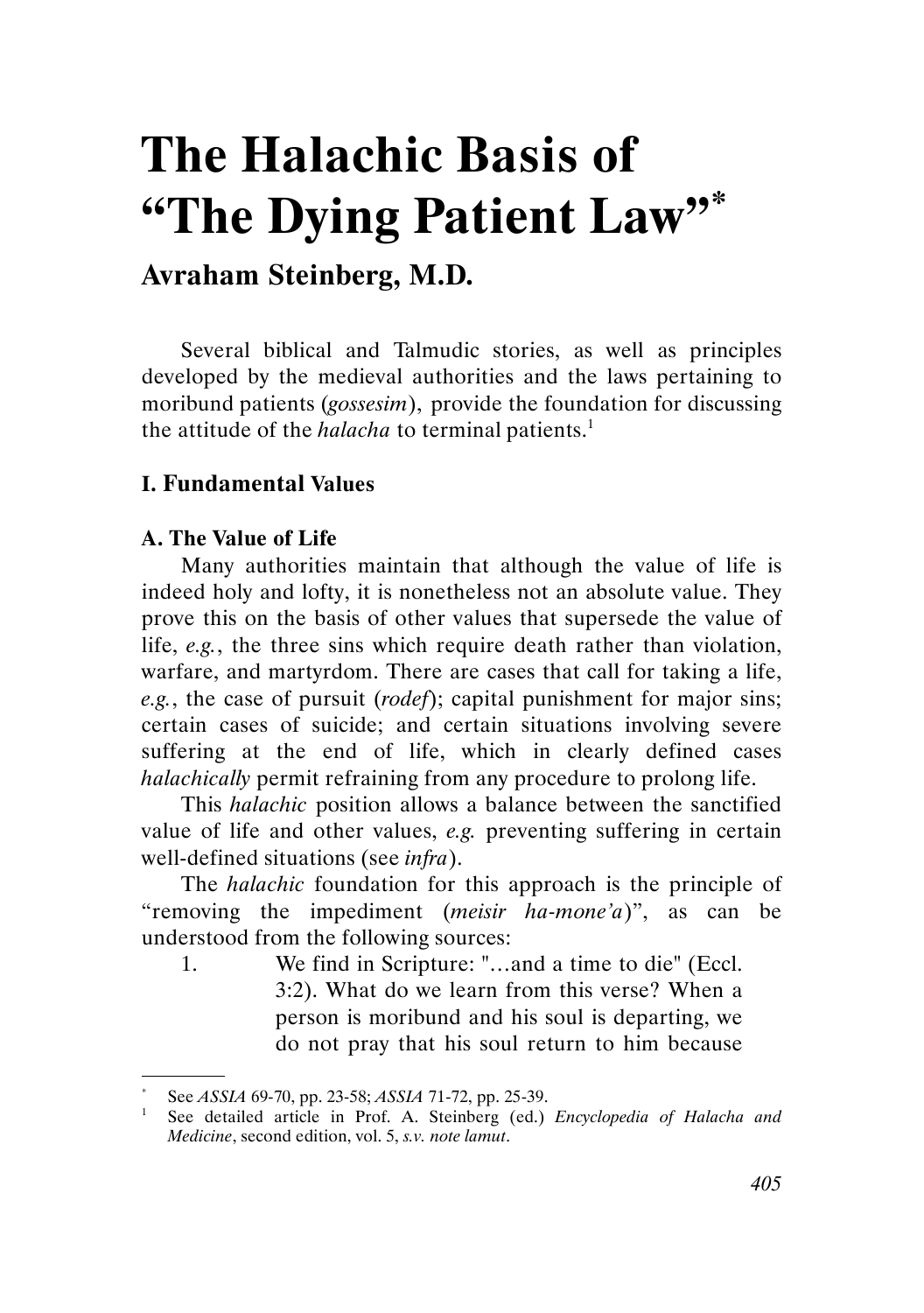he would in any event be able to live only a few more days in pain.<sup>2</sup>

- 2. We do not unnecessarily slow a person's death. For example, if a woodchopper was near the house of a moribund patient whose soul could not depart, we remove the woodchopper. We do not place salt on a patient's tongue to prevent him from dying. If he is moribund and says: "I cannot die until I am moved to another location," he is not to be moved. $3$
- 3. If the soul of a moribund patient cannot depart, it seems to be prohibited to remove the cushion from underneath him so as to speed his death. This is based on the belief that certain feathers in the cushion prolong life.

I have repeatedly protested against the evil practice of removing the cushion, but to no avail. My masters disagree with me, and Rabbi Nathan from Igara wrote that it is permitted.

It is surely prohibited to do anything to delay the death of a moribund patient, e.g. to chop wood near him in order to prevent his death or to place salt on his tongue to prevent him from dying.

Actions that remove an indirect impediment to death are permitted. But it is prohibited to do anything to hasten death. Therefore, it is prohibited to move a moribund patient and it is prohibited to put the synagogue keys under his head so that he die quicker because this actively hastens the departure of the soul. It follows that it is permitted to remove anything that blocks the departure of the soul.<sup>4</sup>

<sup>&</sup>lt;sup>2</sup> Rabbi Yehuda ben Shmuel ha-Chasid, Sefer ha-Chasidim, sect. 234 (sect. 318 in Wisnitzki's edition).

<sup>3</sup> Ibid., sect. 723 (sect. 315 in Wisnitzki's edition).

<sup>4</sup> Rabbi Yehoshua Boaz ben Shimshon, Shiltei Gibborim ad Moed Katan 16b in the Rif pagination.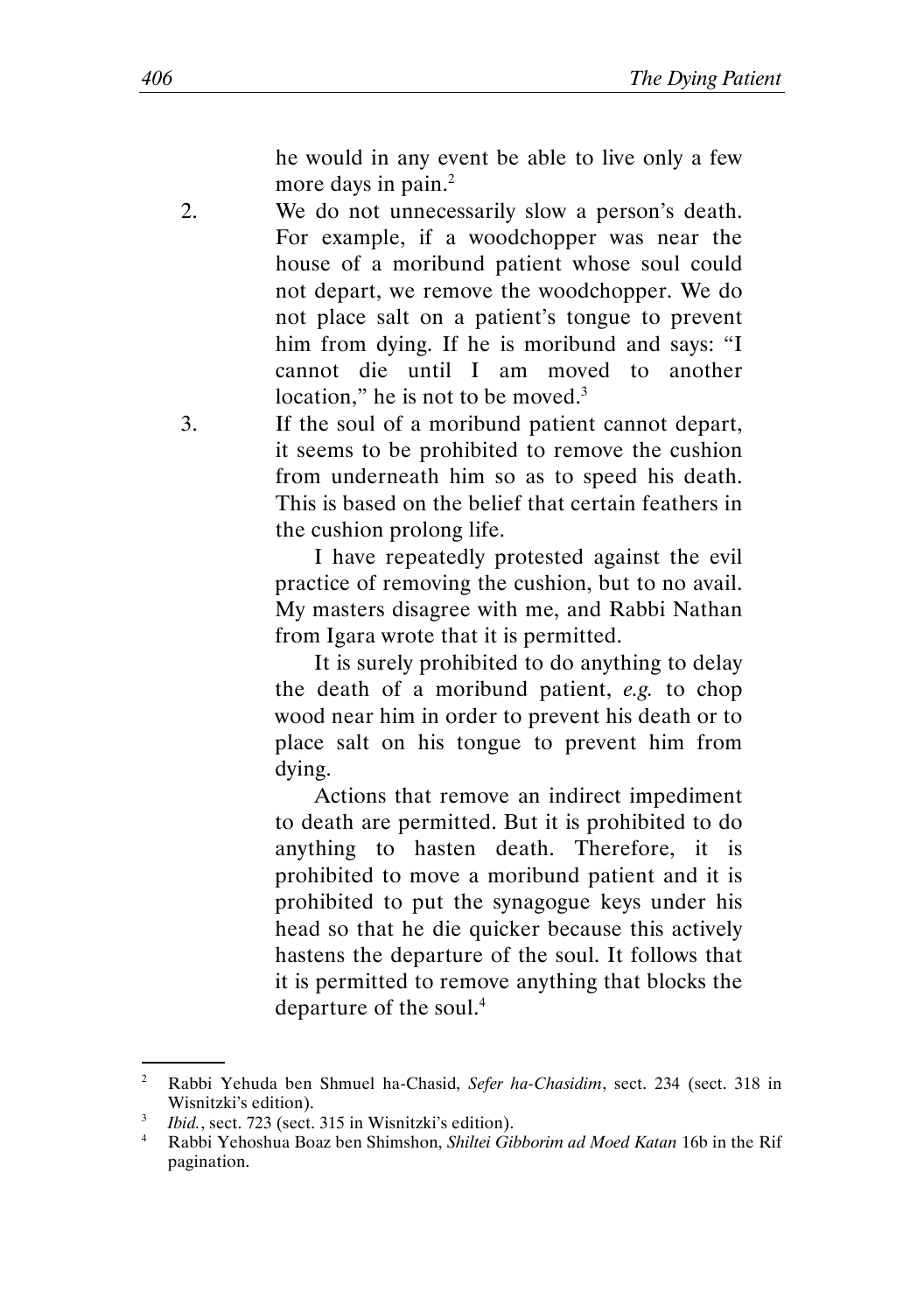4. It is similarly prohibited to hasten the patient's death. For example, if a patient is moribund for a long time and cannot die, it is prohibited to remove the cushion or the pillow from underneath him in the belief that certain feathers prolong life; it is prohibited to move him; and it is prohibited to put the synagogue keys under his head so that he die. But if there is something delaying the departure of the soul, such as the nearby sound of a woodchopper or salt on the patient's tongue, it permitted to remove the impediment to death because these actions do not actively hasten death.<sup>5</sup>

In accord with this principle, contemporary authorities have written as follows:

1. In my youth, I too heard of the principle that one must do everything possible to prolong the patient's life even if only for a moment. I did not know of an authoritative source for the principle. But it seemed to me that the idea requires further consideration because in the Shulchan Aruch (Yoreh De'ah 339) it is made clear that one may remove an impediment to death. Only actively hastening death is prohibited.

> If so, refraining from action (in a case where active treatment would increase the patient's suffering) would seem to be permitted. On the contrary, active treatment should be avoided in such cases… But it seems that any active treatment that can only momentarily prolong the patient's life without really saving him is comparable to the case of the moribund patient

<sup>5</sup> Rabbi Moshe Isserles, Y.D. 339:1. See detailed discussion of the implications of the adduced examples in Encyclopedia of Halacha and Medicine, second edition, vol. 5, s.v. note lamut.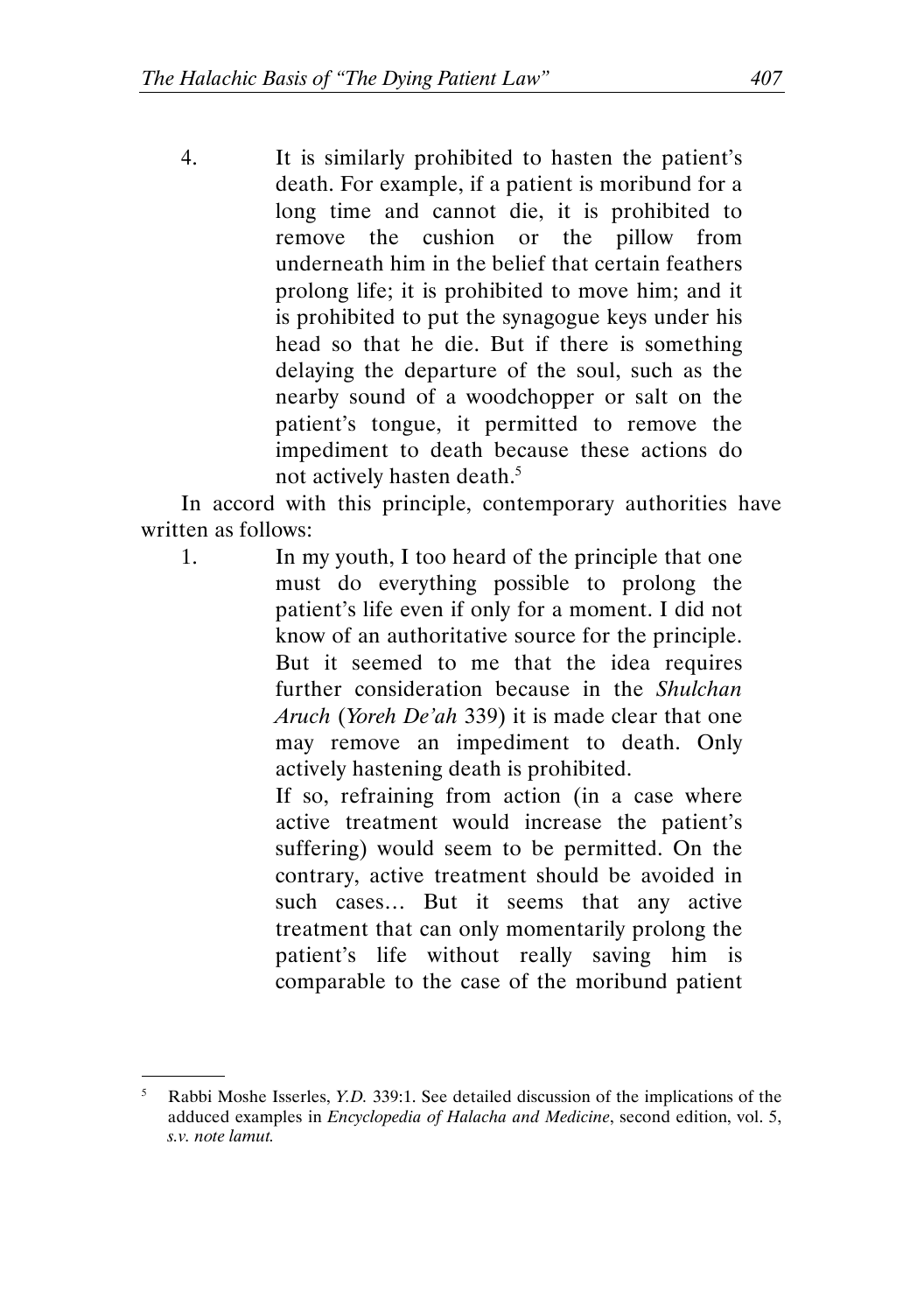since moribund patients are surely still alive in every sense. All this requires more thought.<sup>6</sup>

- 2. If a patient cannot, in medical opinion, be cured, cannot survive and cannot even continue in his illness without suffering but can be treated with medicine that will prolong his life and his suffering, he should not be given medicine. Rather, he should be left as he is.<sup>7</sup>
- 3. Since the proposed action will not heal the patient and will only prolong his life a little, it is my humble opinion that if his briefly prolonged life will be a life of suffering, the action is prohibited… because reason dictates that removing an impediment to death makes sense when it is done indirectly.

As explained by R. Moshe Isserles (Y.D. 339:1 at the end) this is permitted because of the patient's suffering. If it were permitted to take steps to lengthen the patient's life when he is suffering, how could it be proper to remove an impediment to death? On the contrary, we would have to impede the patient's death with whatever means we could.

Rather, it is surely prohibited to employ any means to prolong the patient's life even briefly if he is suffering. The removal of an impediment to death in a moribund patient pertains in a case of suffering... although it is prohibited to do anything actively to hasten his death as is made clear by R. Moshe Isserles (ibid.).

Actively hastening death is tantamount to murder… But it is also prohibited to do anything actively to prolong a life of suffering… Physicians' claims that the patient cannot feel

<sup>&</sup>lt;sup>6</sup> Rabbi Yaakov Yisrael Kanievsky, *Karyana de-Iggerata*, 190.<br><sup>7</sup> Rabbi Moshe Feinstein *Jagerot Moshe Y D* 2:174a

<sup>7</sup> Rabbi Moshe Feinstein, Iggerot Moshe, Y.D. 2:174a.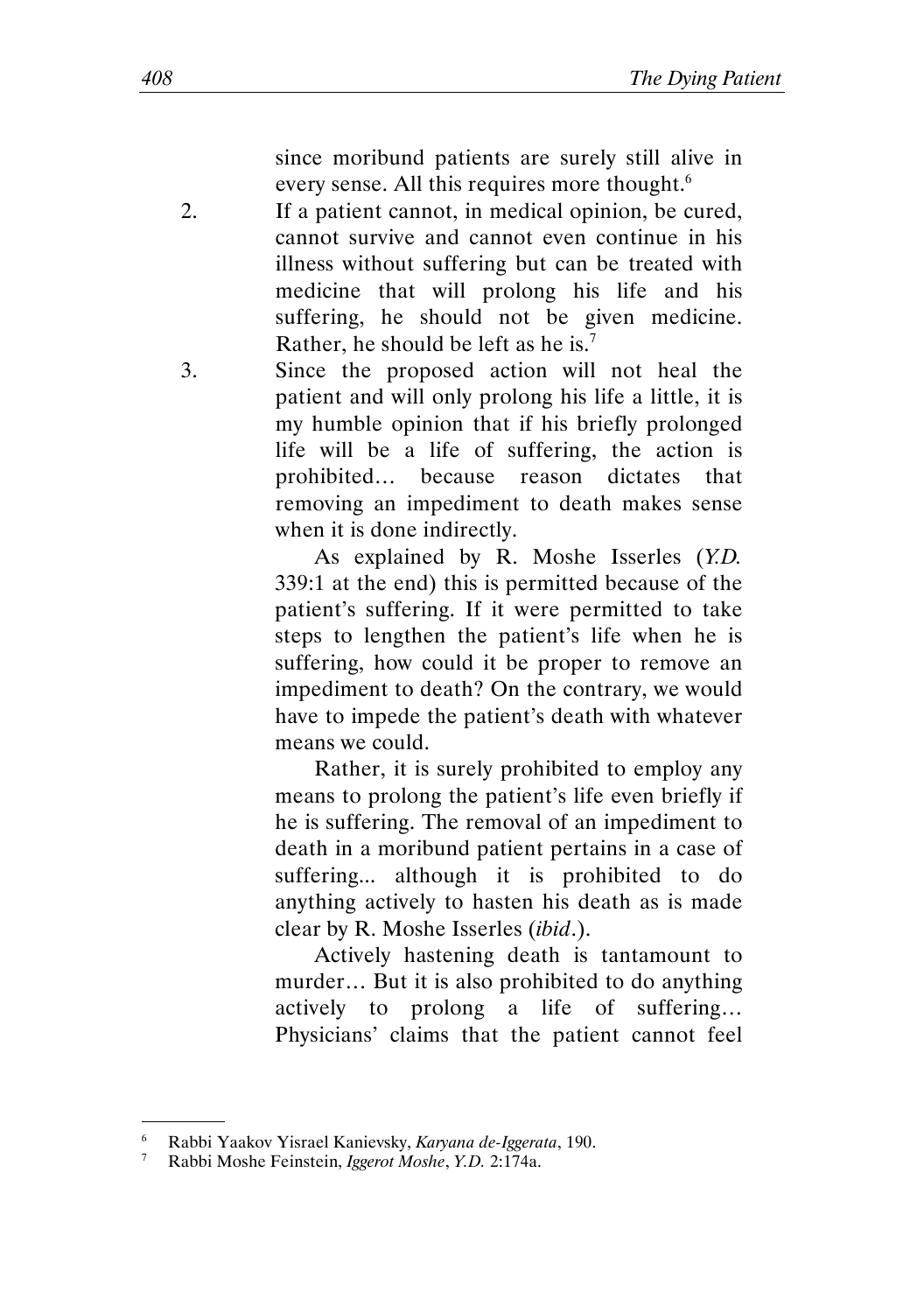pain should be discounted because they might be able to know...<sup>8</sup>

Other authorities, however, maintain that the value of life is infinite, absolute, indivisible, and incommensurable.<sup>9</sup> According to this opinion, the patient's life must be prolonged in every case, in every situation, and under all conditions even if his life expectancy is very short and even if he is suffering greatly and even if action is taken against his will.

#### B. Ownership of one's Body

Two great authorities of the previous century differed on the question of ownership of a person's body. One maintained that no one owns his body.<sup>10</sup> The other maintained that a person's ownership of his body cannot be entirely denied. Rather, a person has partial ownership over his body in partnership with  $\rm God.^{\scriptstyle 11}$ 

In any event, even according to the latter opinion ownership over one's body does not grant the right to injure it. Everyone agrees that murder is prohibited, even if the victim requests to be killed, because man is not the owner of his body.

The authorities are indeed divided on whether a terminal patient who is suffering greatly has an autonomous right to refuse

<sup>8</sup> Iggerot Moshe, Y.D. 2:174c.

<sup>9</sup> See Rabbi Yosef Babad, Minchat Chinnuch 34; Rabbi Yechiel Michel Tikochinsky, Gesher ha-Chayyim 1:2b, note. 3; Rabbi Yisrael Immanuel Jakobovits, HaRefuah veha-Yahadut, 152; Rabbi Eliezer Yehuda Waldenberg, Tzitz Eliezer 10:25, ch. 6.

<sup>&</sup>lt;sup>10</sup> Rabbi Shlomo Yosef Zevin, le-Or ha-Halacha, pp. 318 ff.; Rabbi Shlomo Zeven, Halacha ve-Refuah 2 (5741), pp. 93 ff.

<sup>&</sup>lt;sup>11</sup> Rabbi Shaul Yisraeli, ha-Torah ve-ha-Medina 5-6 (5713-14), p. 106; Rabbi Shaul Yisraeli, Amud ha-Yemini, 16:16 and following. See also Rabbi Efraim Fishel Weinberger, Resp. Yad Efraim 14 regarding this controversy. The relevant halachic sources include Bava Kama 93a regarding giving permission to be injured; Sanhedrin 84b regarding sons phlebotomizing their fathers; Rambam, Hil. Rotzeach 1:4 regarding the ransoming of the murderer; Rambam, Hil. Chovel u-Mazzik 5:1 regarding injuring one's self; Rabbi David ben Zimra ad Rambam Sanhedrin 18:6 regarding self-incrimination; Rabbi Sh. Zalman, Shulchan Aruch, Hil. Nizkei Guf ve-Nefesh 4 regarding the logic of prohibiting self-injury. See also Rabbi Isaac ben Sheshet, Resp. 186 and 484; Rabbi Meir ben Baruch, Resp. 39 (in Prague edition); Rabbi Yair Chaim Bachrach, Resp. Chavvat Yair 163; Rabbi Arieh Leib Ginzburg, Turei Even, Meg. 26a; Rabbi Yosef Babad, Minchat Chinnuch 48; Rabbi Arieh Leib ben Yosef ha-Kohen, Ketsot ha-Choshen 246:1; Rabbi Moshe Feinstein, Iggerot Moshe O.C. 3:78; Rabbi Efraim Fishel Weinberger, Resp. Yad Efraim 14; Rabbi Shilo Refael, Torah she-Baal Pe 33 (5752), pp. 74 ff.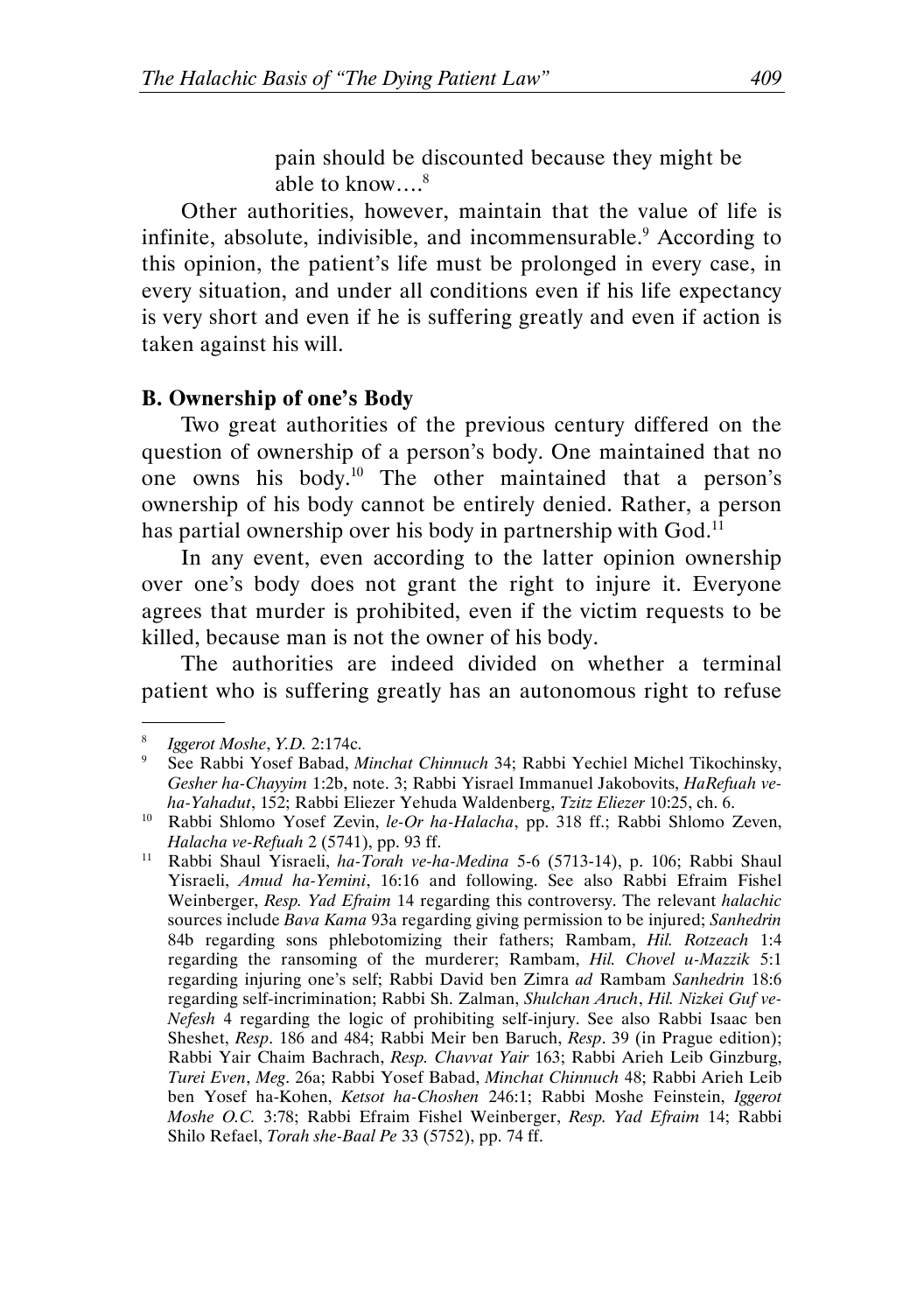treatment to prolong his life (see infra). If the patient is incurable and treatment will prolong the patient's suffering, some have written that the patient must be informed and asked whether he wishes to be treated. But if the patient does not wish to continue his life of suffering, treatment should be withheld.

On the other hand, the patient must be informed and asked whether he wants to be treated for if he prefers a life of suffering over death, he is to be treated.<sup>12</sup> Similarly, if the patient is God fearing and lucid, it is preferable to explain to him that one hour of life in this world is worth more than the whole of the next world and that suffering in this world conveys greater merit than immediate death. If, despite all this, he does not want to suffer, his wishes should be respected.<sup>13</sup>

#### C. The Attitude to Suffering

All authorities agree that suffering must be minimized.<sup>14</sup> Even convicts subject to the death penalty were given a drug to blunt their clarity of mind and minimize their suffering at death.<sup>15</sup>

Indeed, all authorities agree that in any event there is no room to permit killing a person in order to prevent suffering (see infra). However, the authorities are divided on the question of whether preventing ongoing suffering in a terminal patient justifies refraining from life-prolonging treatment or whether the value of life even in such situations is greater than the value of preventing suffering (see *infra*).

Some adduce Talmudic definitions to prove that interminable suffering is worse than death.<sup>16</sup> It follows from these that people prefer death to a life of great suffering and they are permitted to prefer death to interminable suffering. Therefore, in a case of severe suffering it is permitted to reject life-prolonging treatment.<sup>17</sup>

<sup>&</sup>lt;sup>12</sup> Rabbi Moshe Feinstein, *Iggerot Moshe C.M.* 2:75a.<br><sup>13</sup> Rabbi Shlomo Zalman Auerbach, *Resp. Minchat S.* 

<sup>&</sup>lt;sup>13</sup> Rabbi Shlomo Zalman Auerbach, *Resp. Minchat Shlomo* 1:91 (24).<br><sup>14</sup> Regarding the significance of these principles from the Jewish r

Regarding the significance of these principles from the Jewish point of view, see Prof. A. Steinberg, Encyclopedia of Halacha and Medicine, second edition, vol. 4, s.v. yissurim.

<sup>15</sup> Sanhedrin 43a; Tanchuma, Pekudei 2; Rambam, Sanhedrin 13:2.

<sup>16</sup> Ketubot 33b; Tosafot, ibid. s.v. ilmalei; Tosafot, A.Z. 3a, s.v. she-lo.

<sup>&</sup>lt;sup>17</sup> Rabbi Moshe Feinstein, Iggerot Moshe C.M. 2:74b; Rabbi Avigdor Nebenzahl, be-Yitzchak Yikkarei, 57.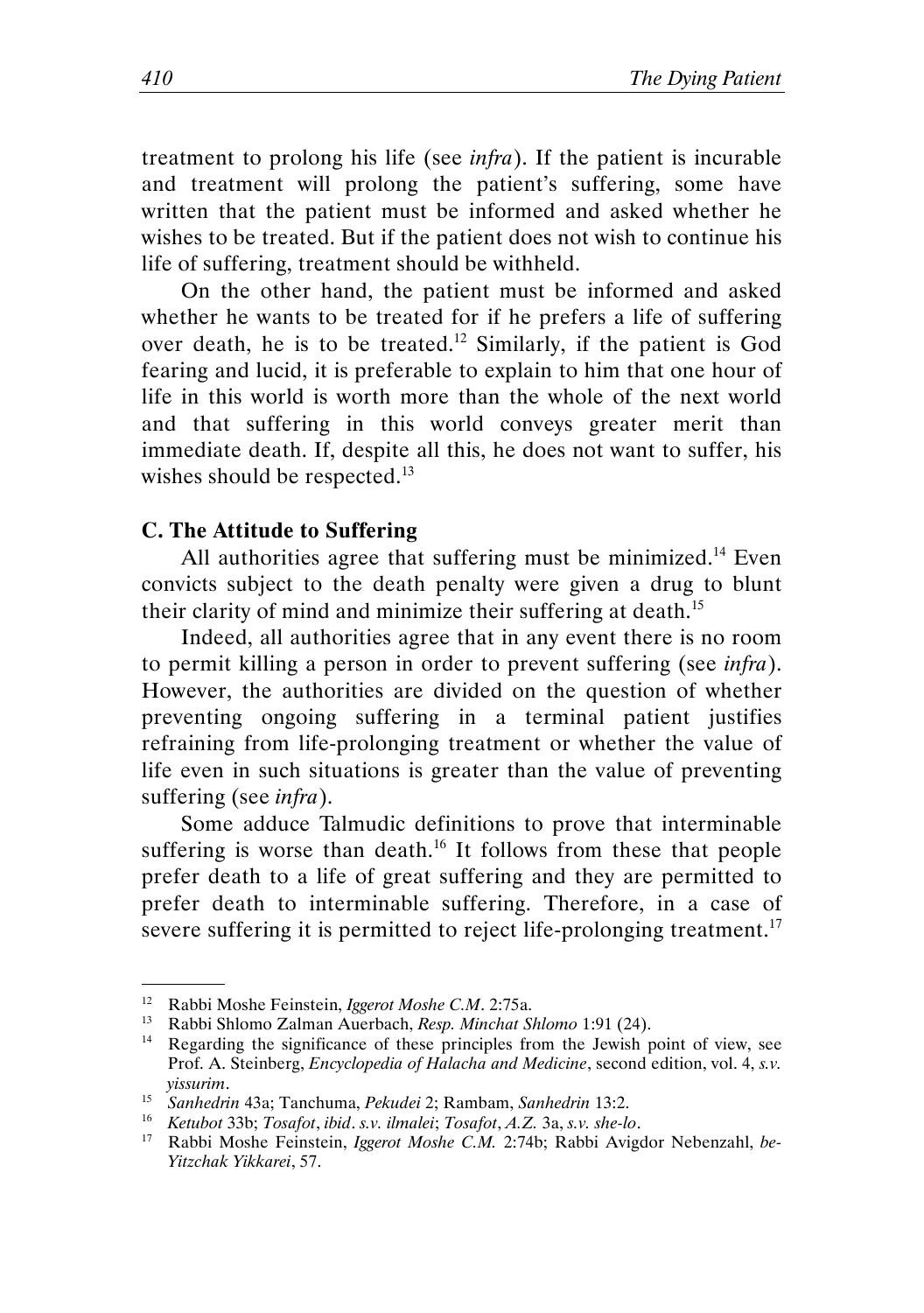In addition, it has been claimed that excessive prolongation of life is not good. $18$ 

It has been further claimed that the requirement to save a person's life applies only in those cases where the person saved will benefit from the prolongation of his life. In such a case it is even proper to violate Shabbat to save a life. But in a case where death is to be preferred, there is no requirement to save a life. Therefore, a terminal patient who is suffering greatly need not be saved.<sup>19</sup>

There are several proofs for this approach:

- There are biblical and Talmudic examples of people who prayed that God kill them in order to save them from suffering, e.g. Elijah,<sup>20</sup> Jonah,<sup>21</sup> and Choni Ha-me'aggel.<sup>22</sup> These examples imply that it is permitted to pray for death in order to escape great suffering.
- In rabbinic literature there are further examples of Sages who prayed for a merciful death for moribund patients or for patients who had become insane. $^{23}$

The principal example of this is the story of the death of Rabbi Yehuda Ha-nasi whose disciples disagreed with his maidservant. The disciples prayed for prolonging his life despite his suffering; she preferred to pray for his death in order to end his suffering.<sup>24</sup>

In this case the *halacha* is in accord with the maidservant. There are times when one must pray for a merciful death, for example when a patient is suffering greatly and there is no hope of recovery.<sup>25</sup>

<sup>&</sup>lt;sup>18</sup> Rabbi Shmuel Eliezer Idels ad Berachot 47a (Chiddushei Aggadot).<br><sup>19</sup> Rabbi Zalman N. Goldberg, *Emek Halacha – ASSIA*, pp. 64 ff · 1

<sup>19</sup> Rabbi Zalman N. Goldberg, Emek Halacha – ASSIA, pp. 64 ff.; Rabbi Zalman N. Goldberg, Emek Halacha 2 (5749), pp. 183 ff. See also Rabbi Moshe Zeev Zorger, va-Yashev Moshe 1:76; Rabbi M. Weinberger, Emek Halacha – ASSIA, pp. 53, ff.; Rabbi Moshe Herschler, Halacha u-Refuah 2 (5741), pp. 29 ff.

<sup>&</sup>lt;sup>20</sup> I Kings 19:4.

<sup>21</sup> Jonah 4:3.

<sup>22</sup> Taan. 23a.

<sup>&</sup>lt;sup>23</sup> See Taan. 23a; Bava Metzia 84a. See also Rabbi Reuven Margoliot, Nefesh Chaya 292; Rabbi Eliezer Yehuda Waldenberg, Resp. Tzitz Eliezer 18:48 (end). See also Pal. Talm. Shabbat 19:2 (end) regarding Rabbi Ada bar Ahava.

<sup>24</sup> Ketubot 104a.

<sup>&</sup>lt;sup>25</sup> Rabbi Nisim ben Reuven of Girondi ad Nedarim 40a, s.v. ein.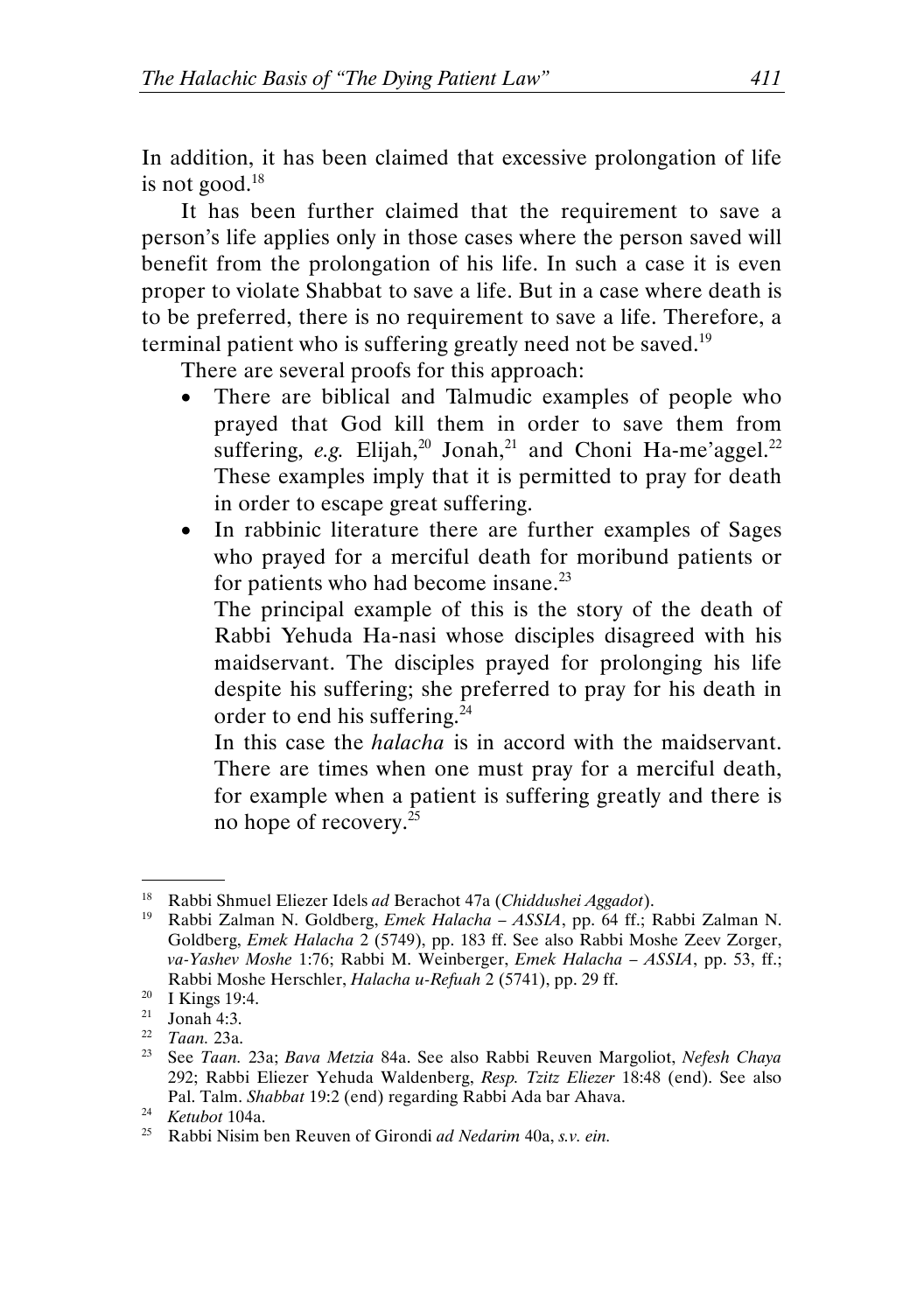According to the *halacha*, it is wrong to pray for return of a departing soul because the patient can in any event live for only a brief time with great suffering.<sup>26</sup> However, others maintain that we are obliged to continue

every patient's treatment under all circumstances even if he is suffering greatly. This is because the patient has an inherent right to life, even if his life is a life of suffering.<sup>27</sup>

#### D. The obligation to treat everyone

Everyone who is conversant with Torah ideology and fears Heaven knows that there is an absolute obligation to heal and save any person by any means possible. His degree of intelligence and scholarship is irrelevant.<sup>28</sup> Even if he is very old, it is definitely obligatory to heal him by any means possible just as if he were young.<sup>29</sup>

#### II. The Definition of Terminal Illness

The halachic definition of terminal illness is not entirely clear. It is possible to equate the *halachot* of the terminal patient with those of a patient who has a prognosis of "imminent death" (Chayei Sha'a). The Sages, however, nowhere defined "imminent death."

Some maintain that "imminent death" has the same definition as treifa. According to this view, anyone who will not survive twelve months is considered to have a prognosis of imminent death whether he is expected to die from the specific disease he is suffering from or from some other disease. $30$ 

Another authority has written that any patient who is diagnosed as suffering from a condition that we know will be fatal is considered in the category of "imminent death" from the moment of diagnosis regardless of the patient's life expectancy.<sup>31</sup>

<sup>&</sup>lt;sup>26</sup> Rabbi Yehuda ben Shmuel ha-Chasid, Sefer ha-Chasidim 234.<br><sup>27</sup> Rabbi Eliezer Yehuda Waldenberg, Resp. Tzitz Eliezer 5, Ki

<sup>27</sup> Rabbi Eliezer Yehuda Waldenberg, Resp. Tzitz Eliezer 5, Kunt. Ramat Rachel 29; ibid., 10:25, ch. 6:5-6 according to Soteh 22b; Rambam, Sotah 3:20. See also Tos. Yom Tov ad Sotah 1:9.

<sup>&</sup>lt;sup>28</sup> Rabbi Moshe Feinstein, Iggerot Moshe C.M. 2:74a

<sup>&</sup>lt;sup>29</sup> Iggerot Moshe C.M. 2:65g.

<sup>&</sup>lt;sup>30</sup> Rabbi Shlomo Kluger, Chochmat Shlomo Y.D. 155:1; Rabbi Moshe Feinstein, Iggerot Moshe C.M. 2:75b.

<sup>31</sup> Rabbi Avraham Isaac ha-Kohen Kook, Resp. Mishpat Kohen 144:3.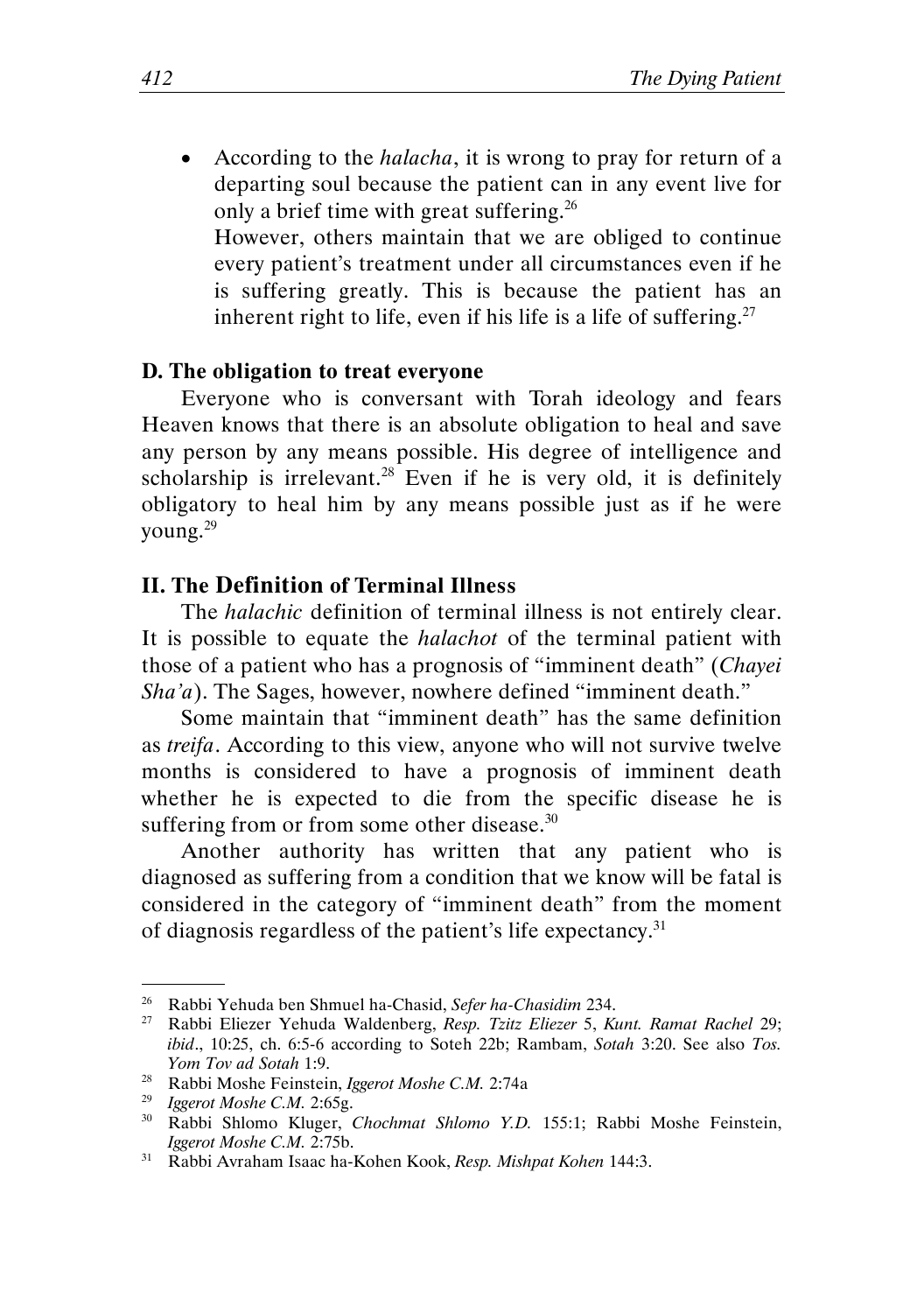Another authority has written that the prognosis of "imminent death" is worse than that of the moribund (gosses) because not even a small minority of "imminent death" patients survive whereas only a simple majority of moribund patients die.<sup>32</sup>

The decision to refrain from treatment to prolong the life of a terminal patient who is suffering can only be taken after all the physicians agree that there is no hope to save him. In this matter it is wrong to rely on the opinions of a few specialists. $33$ 

#### III. Applications

#### A. Active Killing

.

Even if undertaken for reasons of mercy and compassion and even if a terminal patient is suffering greatly and even if a lucid patient clearly requests that he be killed, any form of active killing is prohibited. The killer has the status of a murderer and is liable to capital punishment, because there is no difference between killing a healthy person and killing a terminal patient. The death penalty applies even to the killing of a moribund patient because any action that shortens life, even by a moment, is prohibited as shedding blood. $34$ 

The prohibition of active killing, even in cases of great suffering, is based on a divine decree. It is surely God's will that some people die a quick and easy death while others die a protracted and painful death. It is possible that those who die an easy death in this world are judged harshly in the next world while

<sup>&</sup>lt;sup>32</sup> Rabbi Yisrael Meir ha-Kohen of Radin, *Be'ur Halacha* 329 s.v. ella.<br><sup>33</sup> Pahbi Moshe Feinstein *Ioperot Moshe C.M.* 2:74a.

<sup>&</sup>lt;sup>33</sup> Rabbi Moshe Feinstein, *Iggerot Moshe C.M.* 2:74a.<br><sup>34</sup> Shabbat 151a: *Sanhedrin* 78a: Rambam *Hil R* 

<sup>34</sup> Shabbat 151a; Sanhedrin 78a; Rambam, Hil. Rotzeach 2:7; Rabbi Yehuda ben Shmuel ha-Chasid, Sefer ha-Chasidim 315 (Mekitsei Nirdamim ed.); Rabbi Moshe Isserles ad Y.D. 339:1; Rabbi Avraham Danzig, Chochmat Adam 151:14; Rabbi Yechiel Michel Epstein, Aruch ha-Shulchan, Y.D. 339:1; Rabbi Moshe Feinstein, Iggerot Moshe Y.D. 2:174, 3:140, and C.M. 2:73a; Rabbi Eliezer Yehuda Waldenberg, Resp. Tzitz Eliezer 5, Kunt. Ramat Rachel 29; ibid., 9:47 and 10:25, ch. 6; Rabbi Shmuel Baruch Werner, Torah she-Baal Pe 18 (5736), pp. 38 ff.; Rabbi Nisim Telushkin, Or ha-Mizrach, Nissan 5721, p. 20; Rabbi Simcha ha-Kohen Kook, Torah she-Baal Pe 18 (5736), pp. 82 ff.; Rabbi Baruch Pinchas Toledano, Barkai 4 (5747), pp. 42 ff.; Rabbi Yisrael Meir Lau, Resp. Yachel Yisrael 2:87.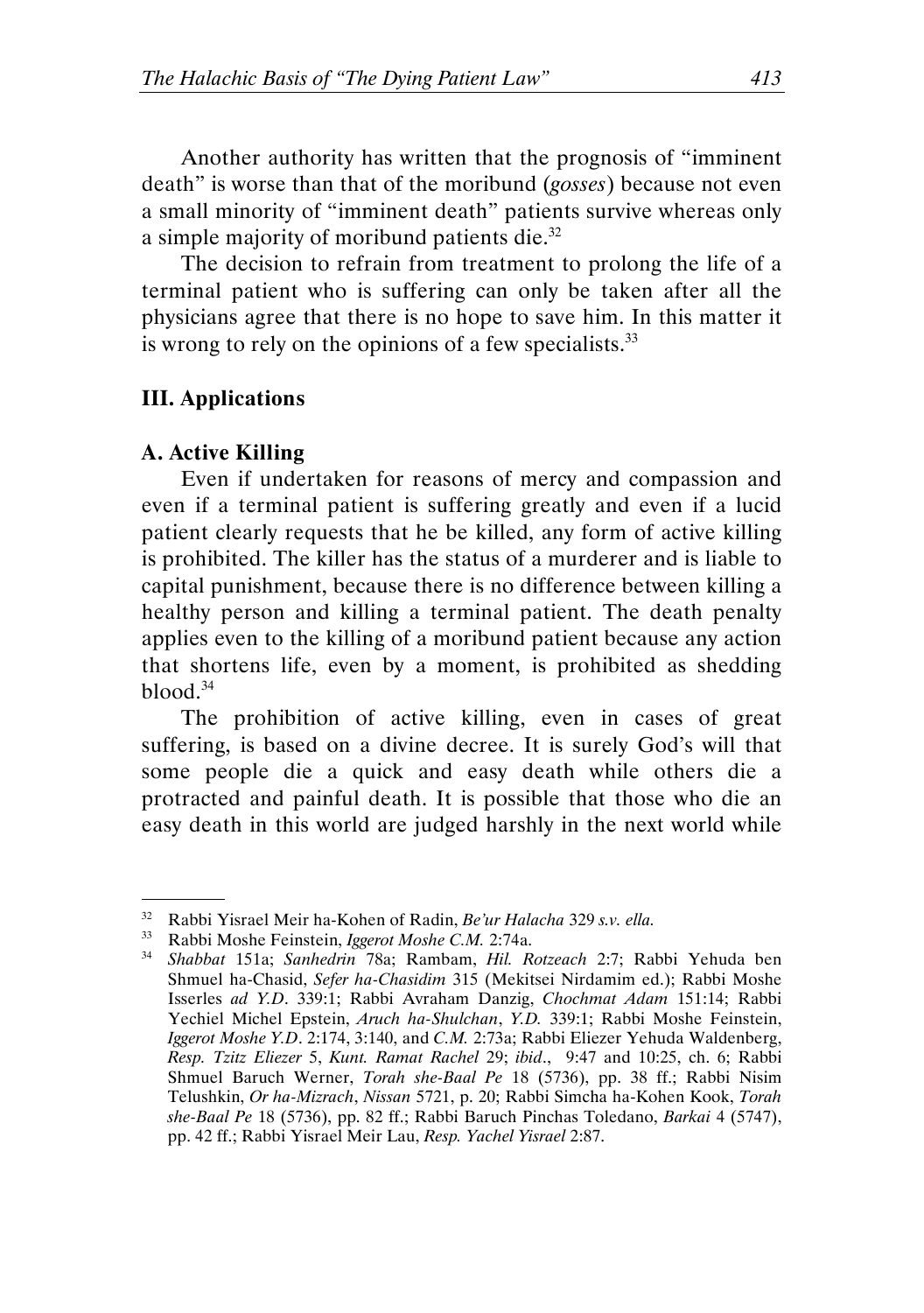those who die a painful death in this world earn a meritorious place in the next world.<sup>35</sup>

#### B. Assisted Suicide

.

According to Torah law it is prohibited to cause death even indirectly.<sup>36</sup> The physician is therefore prohibited from assisting a terminal patient to commit suicide.

#### C. Refraining from life-prolonging treatment; halting lifeprolonging treatment

If a terminal patient is suffering greatly, or even undergoing only mental pain, and wishes that his life not be prolonged by any procedure that would increase his suffering, many authorities maintain that it is permitted to refrain from life-prolonging treatment. But there is no prohibition to prolong his life in such a situation.<sup>37</sup>

If a terminal patient is in pain, some even maintain that it is obligatory to refrain from prolonging his life of suffering, and it is prohibited to take any step to prolong the pain of a dying, moribund patient.<sup>38</sup>

<sup>&</sup>lt;sup>35</sup> Rabbi Chaim David ha-Levi, *Techumin* 2 (5741), pp. 297 ff. See also Rabbi Yaakov Tsvi Meklenburg, ha-ktav ve-ha-Kabbala ad Gen. 9:5, who adduced a biblical source opposing euthanasia even if done for the benefit of a patient who is suffering greatly.

<sup>&</sup>lt;sup>36</sup> Rambam, *Hil. Rotzeach* 2:2, "Anyone who causes a death is guilty of a great sin and liable to the death penalty imposed by Heaven".

<sup>&</sup>lt;sup>37</sup> Rabbi Yosef Shalom Eliashiv, quoted in Prof. Avraham S. Avraham, Nishmat Avraham, second editon, Y.D. vol. 2, 339:2; Rabbi Shlomo Zalman Auerbach, Resp. Minchat Shlomo 1:91, sect. 24; Rabbi Dov Moshe Wolner, ha-Torah ve-ha-Medina 7- 8 (5716-17), pp. 316 ff.; Rabbi Moshe Herschler, Halacha u-Refuah 2 (5741), pp. 29 ff.; Rabbi Shlomo Goren, Meorot 2 (5740), pp. 28 ff.

<sup>&</sup>lt;sup>38</sup> Rabbi Ovadia Hadayya, Resp. Yaskil Avdi, vol. 7, Y.D. 40; Rabbi Moshe Feinstein, Iggerot Moshe Y.D. 2:174c; Rabbi Moshe Zeev Zorger, va-Yashev Moshe 1:76; Rabbi Shmuel Wosner, Resp. Shevet ha-Levi 6:179 (See, however, Rabbi Wosner's responsum in Prof. A. Steinberg, ed., Encyclopedia of Halacha and Medicine 3:19 and Resp. Shevet ha-Levi 8:151d, where he tends to say that there is merely no obligation to prolong the life of a suffering, moribund patient. See also Resp. Shevet ha-Levi 8:86 and 8:287c.); Rabbi Moshe Halberstamm, Resp. Divrei Moshe 95. A similar conclusion follows from Rabbi Yaakov Yisrael Kanievsky, Karyana de-Iggerata, 190.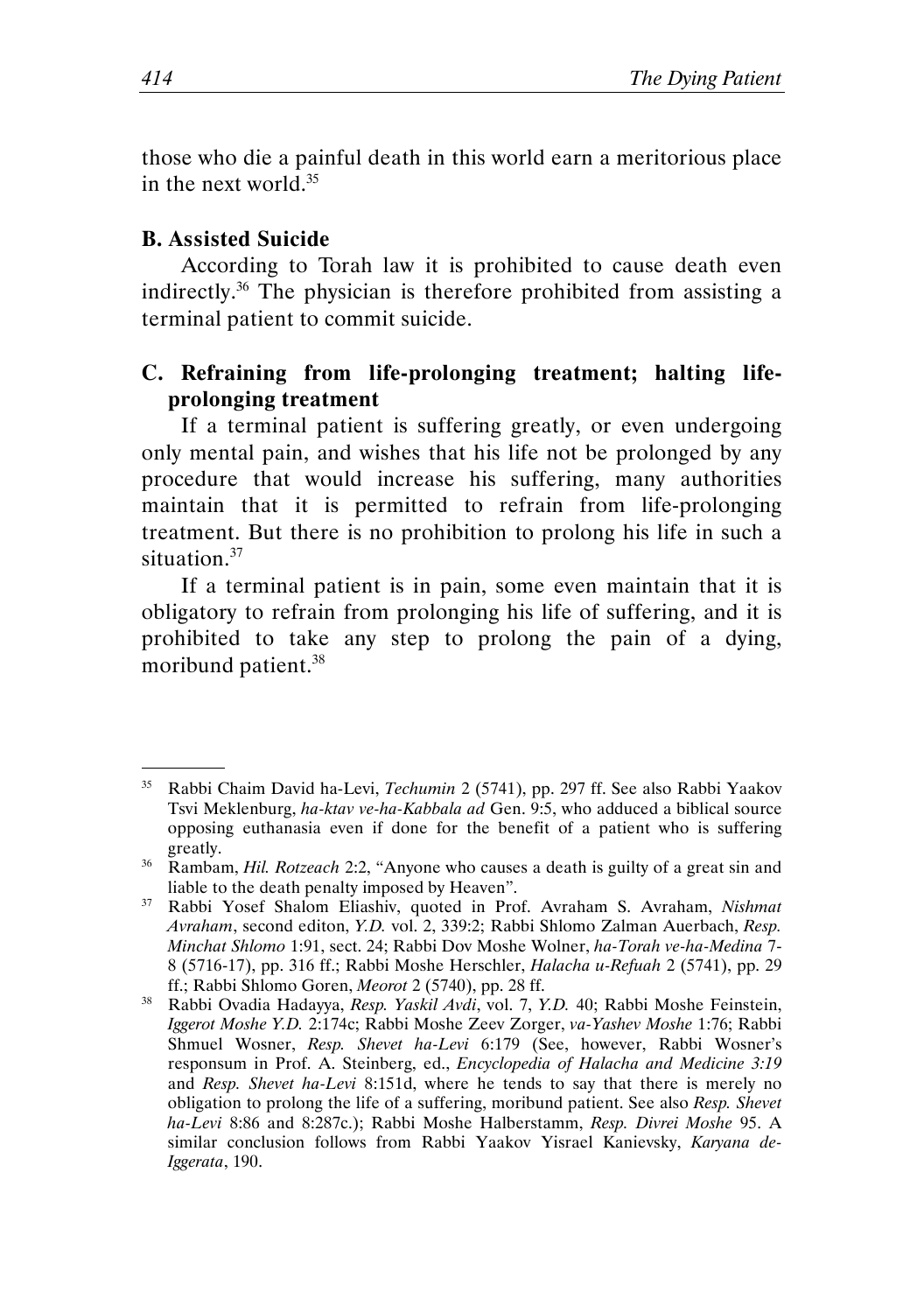If a terminal patient is totally unconscious and it is unclear whether he is in pain, it has been written that we are obligated to treat him by all means, including resuscitation. $39$ 

Others have written that even deeply comatose patients are in pain. It is therefore permitted to refrain from prolonging their lives. $40$ 

Some authorities maintain, that there is no distinction to be drawn between various therapies or between various patient categories. As long as the patient is alive, it is obligatory to continue treatment in every situation, utilizing all available means, in order to prolong life. This is so even if the patient is suffering and even if he wishes to reject treatment.<sup>41</sup>

According to those who maintain that it is correct to refrain from prolonging life in certain conditions, or that is obligatory to do so, several limits and conditions pertain as follows:

1. In principle, it is obligatory to continue those treatments which fulfill the patient's natural needs, e.g. food, drink, and oxygen; and those treatments that any other patient would receive to prevent complications, e.g. antibiotic treatment for lung inflammation or blood infusion for severe hemorrhage.

These treatments are obligatory even against the patient's will. On the other hand, there is no obligation to take any step intended to treat the patient's underlying

<sup>&</sup>lt;sup>39</sup> Rabbi Yosef Shalom Eliashiv, quoted in Prof. Avraham S. Avraham, Nishmat Avraham, second editon, Y.D. vol. 2, 339:2.

<sup>40</sup> Rabbi Moshe Feinstein, *Iggerot Moshe Y.D.* 2:174c and *C.M.* 2:74a; Rabbi Shlomo Zalman Auerbach, quoted in Prof. Avraham S. Avraham, Nishmat Avraham, second editon, Y.D. vol. 2, 339:2. When my father was terminally ill, he was being mechanically ventilated due to respiratory insufficiency. In addition, he received dialysis treatment due to acute and complete renal failure, he was hemorrhaging due to DIC, he was absolutely unconscious, and he was receiving an infusion of norepinephrine bitartrate to maintain his blood pressure. Rabbi Shlomo Zalman Auerbach instructed me not to interrupt the infusion as long as any liquid remained in the IV pouch. Rabbi Auerbach ruled not to renew the dopamine after the IV bottle finished and around fifteen minutes after the pouch emptied, my father passed away.

<sup>&</sup>lt;sup>41</sup> Rabbi Yisrael Immanuel Jakobovits, ha-Refuah ve-ha-Yahadut, pp. 146 ff.; Rabbi Eliezer Yehuda Waldenberg, Resp. Tzitz Eliezer 5, Kunt. Ramat Rachel 25; ibid. 9:47, 13:87-89, 14:80-82, 18:62; Rabbi J.D. Bleich, Judaism and Healing, ch. 24.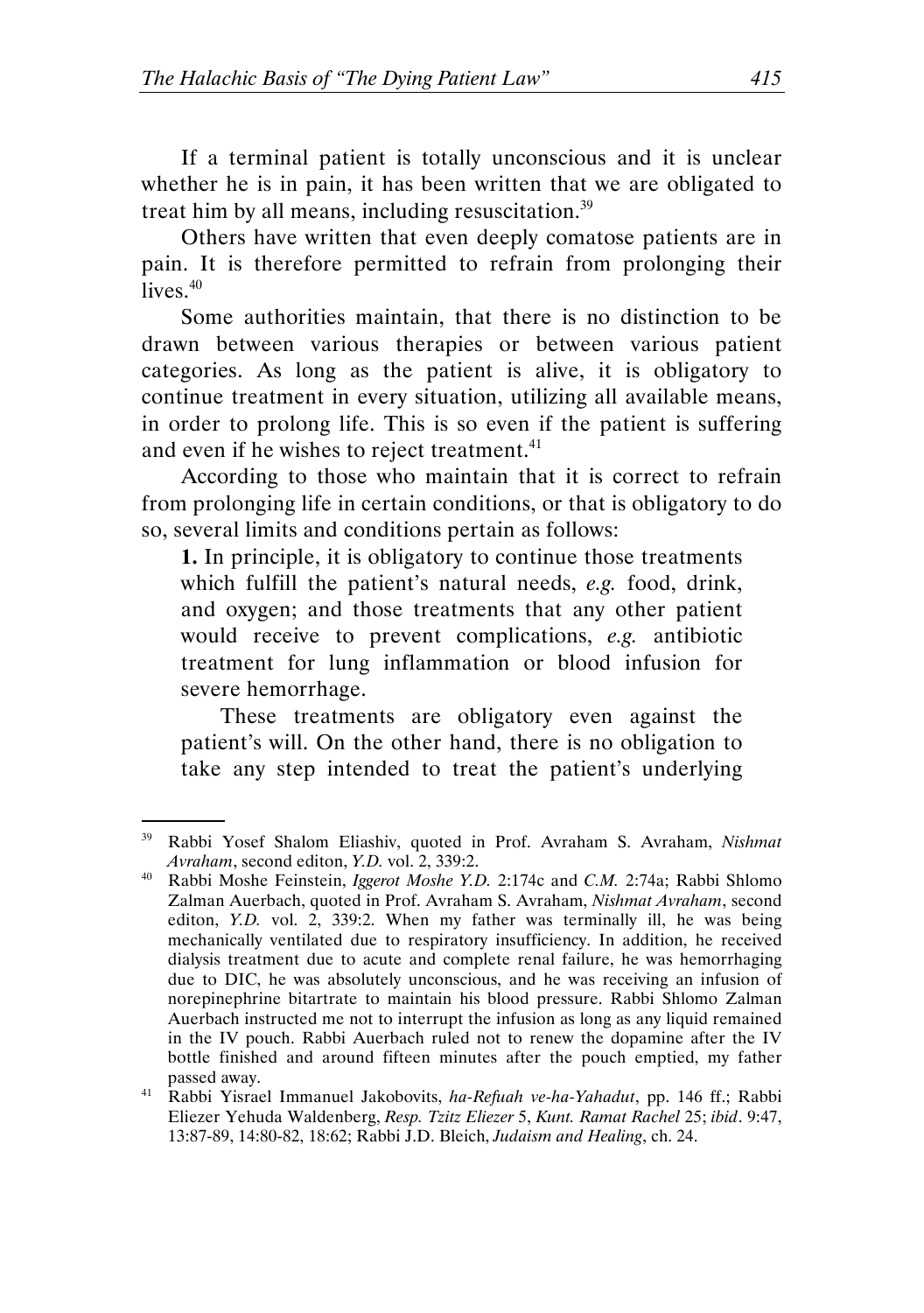condition or any severe, clearly fatal complication where such step is merely intended to prolong life for a brief time without any possibility of cure while certainly increase pain and suffering. Similarly, there is no obligation to take any such step against the patient's will.

Included in this category are resuscitation, ventilation, surgery, dialysis, chemotherapy, radiation therapy, etc. $42$ 

#### A published opinion:

.

According to Torah law, it is obligatory to treat the patient even if in medical opinion he is terminal. The treatment must include all routine medications and medical procedures needed. Heaven forbid that the patient's relief from suffering be attained through hastening his death by refraining from giving him nourishment or medical treatment!

All the more so is it prohibited to hasten his death by any positive action (even if it is clear that he is about to die, in which case it is prohibited to move him since he is moribund). Following is a list of medical procedures as formulated by senior physicians…

Signed,

Yosef Shalom Eliashiv, Shlomo Zalman Auerbach Shmuel ha-Levi Wosner, Sh.Y. Nisim Karelitz

These are the medical procedures as formulated by senior physicians: The terminal patient must be provided nourishment and, if needed, nasogastric intubation, gastrostomy, intravenous infusion, injection of insulin, morphine in regulated dosages, antibiotics, and blood transfusion.

2. If the physicians are of the opinion that it is impossible to save the patient despite maximal therapeutic efforts in

<sup>42</sup> Rabbi Shlomo Zalman Auerbach, Resp. Minchat Shlomo 1:91 (24); Rabbi Shlomo Zalman Auerbach quoted in Prof. Avraham S. Avraham, Nishmat Avraham, second editon, Y.D. vol. 2, 339:4; Rabbi Shlomo Zalman Auerbach, Halacha u-Refuah 2 (5741), p. 131; Rabbi Moshe Feinstein, Iggerot Moshe Y.D. 2:174 and C.M. 2:73a.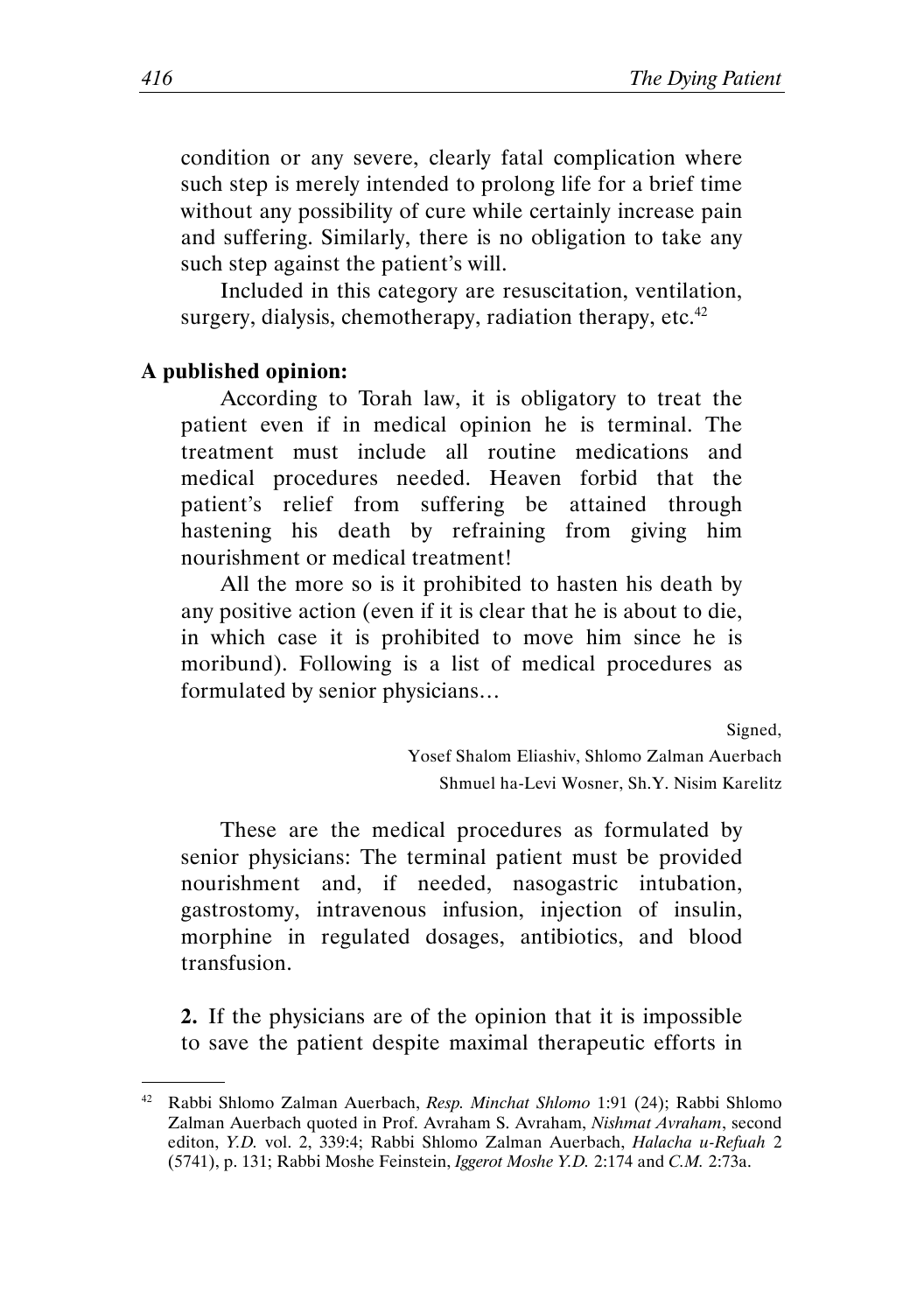an intensive care unit (for example, if the patient exhibits terminal and irreversible insufficiency of at least three vital systems, all the physicians treating him conclude that it is impossible to save him, his death as result of his disease is imminent, and the physicians believe the patient to be suffering), some authorities maintain that it is permitted to refrain, to stop, or to alter diagnostic procedures and various therapies if the patient will not die immediately from these actions, even though they will result in his death from his disease within a few hours and if they are done gradually in a controlled environment with proper followup.

But it is in any event prohibited to take any action that will cause the patient's immediate death. Therefore, it is improper to start any new treatment that will prolong the patient's suffering without any hope of saving him. This includes antibiotic treatment and the like, cessation of various tests, such as blood test intended to clarify the patient's condition, as the patient is suffering and these test serve no useful purpose.

There is no need to continue monitoring a patient in such a condition. Therefore, blood pressure, pulse, and oxygenation levels need not be monitored even though instrumentation attached to the patient's body performs these tests automatically.

Palliative treatment should be continued.

Any action that will lead to the immediate death of the patient is prohibited. Even if it is only possible that the action will immediately kill the patient, it is prohibited.

If the physicians maintain that the patient's respiration is wholly dependent on a ventilating machine, it is prohibited to switch it off. If the physicians maintain that stopping a medication like dopamine will lead to an immediate drop in blood pressure and the patient's immediate death, it is prohibited to stop the medication completely.

In the case of a suffering patient, it is permitted to cease or alter treatments gradually when such cessation or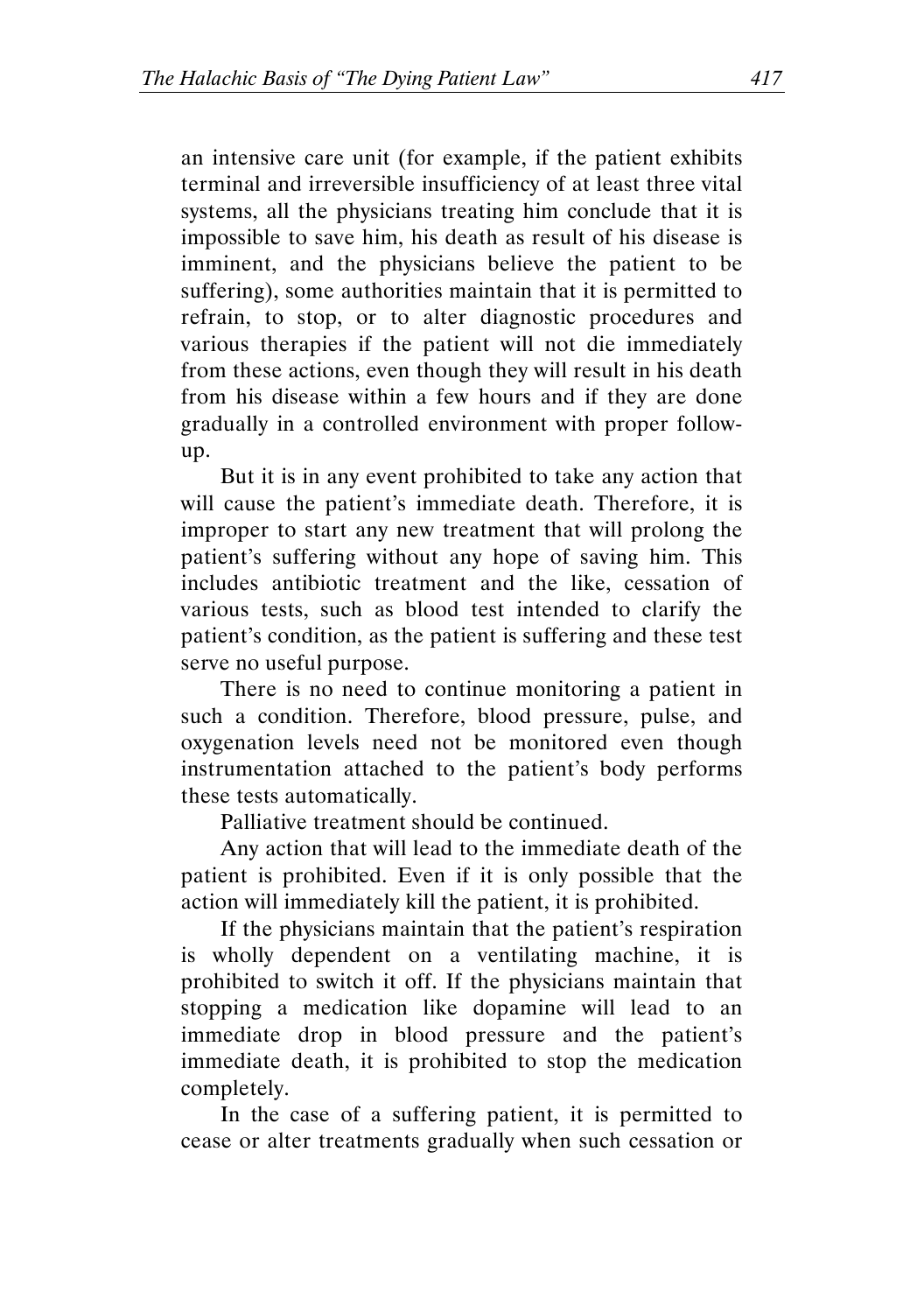alteration will not immediately kill the patient even though he might die from his illness within a few hours. Careful observation and follow-up are of course required in these situations.

It is therefore permissible to lower the patient's respiration rate as regulated by a ventilating machine until he exhibits spontaneous breathing; it is permissible to lower the  $O_2$  concentration in the patient's blood to 21%, which is the  $O_2$  concentration in the ambient atmosphere. It is permissible to lower dopamine dosage gradually, assuming that no significant change is expected in the patient's blood pressure or that a small, expected decline in blood pressure would not be immediately fatal. It is permissible cease intravenous infusion of concentrated nutrients and to transfer the alimentation to a nasogastric feeding tube or even to reduce intravenous alimentation to water and sugar. It is permissible to cease prophylactic medications such as heparin or  $H_2$  blockers that are intended to prevent blood clotting or hemorrhaging. And it is permissible to cease insulin therapy that is intended to reduce high sugar levels in the patient's blood. All this is permissible if the patient is suffering.

Similarly, it is permissible to refrain from restarting medical or other therapies such as dialysis that are administered cyclically rather than continuously. It is permissible to refrain from restarting dopamine therapy after the infusion pouch has emptied. And it is permissible to refrain from restarting antibiotic therapy after the infusion pouch has emptied. All this is permissible if the patient is suffering.<sup>43</sup>

The authorities have discussed the following specific matters:

a. Nutrition and Liquids – According to all the authorities it is prohibited to stop administrating nutrients or liquids to hasten the death of a patient suffering from a fatal condition. This is prohibited even when done

<sup>43</sup> Rabbi Shlomo Zalman Auerbach and Rabbi Shmuel Wosner as outlined by Prof. Avraham Steinberg in ASSIA 63-64 (5729), pp. 18-19.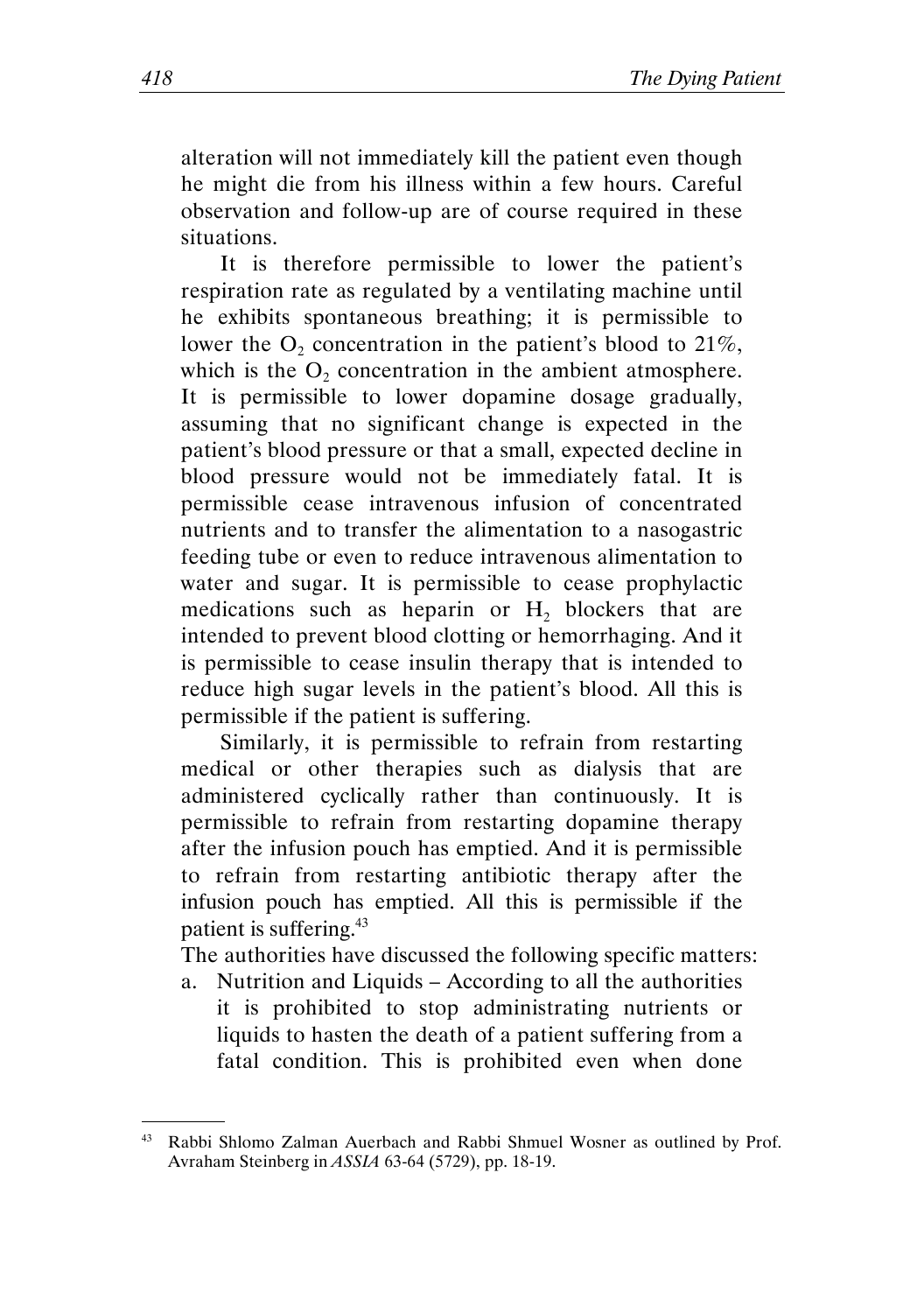through passive means. $44$  Since eating is a natural process and since all humans and animals must eat, denying nutrition is considered murder.<sup>45</sup>

 If the patient refuses to eat, it is obligatory to try to explain to him the importance of nutrition. If nonetheless he refuses, some authorities maintain that he should not be forced to eat as long as he is an adult and in possession of his faculties.<sup>46</sup> Others maintain that it is obligatory to feed him even against his will.<sup>47</sup> In any event, if in medical opinion the patient has no chance of survival and he is suffering, it is permissible to cease intravenous administration of concentrated nutrients and to transfer the patient to nasogastric, tubal feeding or to reduce intravenous alimentation to water and sugar.<sup>48</sup>

- b. Oxygen It is prohibited to cease oxygen therapy in a moribund patient.<sup>49</sup> Some authorities draw this conclusion from the opinion of Maimonides,  $50$ according to whom walling a person in so that he cannot breath is a capital offense because it is like strangling him.
- c. Resuscitation and Ventilating Machines Among the therapeutic procedures that may be stopped for a

Rabbi Shlomo Zalman Auerbach, Resp. Minchat Shlomo 1:91 (24); Rabbi Moshe Feinstein, Iggerot Moshe C.M. 2:74c; Rabbi Moshe Herschler, Halacha u-Refuah 2 (5741), pp. 29 ff.; Rabbi Yitzchak Isaac Liebes, Resp. Beit Avi C.M. 153; Rabbi Zalman N. Goldberg, Emek Halacha – ASSIA, p. 64; Rabbi Yekutiel Yehudah Greenwald, Kol Bo Aveilut 1:21.

<sup>&</sup>lt;sup>45</sup> As is made clear in Sanhedrin 77a and Rambam, Hil. Rotzeach 3:10, "If he binds someone and leaves him to starve to death, he is a murderer. And He who demands blood will demand his blood." A similar conclusion follows from Rabbi Nisim ad Rif Shavuot 10 regarding an oath not to sleep for three days.

<sup>&</sup>lt;sup>46</sup> Rabbi Moshe Feinstein, Iggerot Moshe, ibid.; Rabbi Shlomo Goren, HaRefuah 124:516 (1993).

<sup>&</sup>lt;sup>47</sup> Rabbi Shlomo Zalman Auerbach, *Resp. Minchat Shlomo, ibid.*<br><sup>48</sup> Oral communication from Babbi Shlomo Zalman Auerbach

<sup>&</sup>lt;sup>48</sup> Oral communication from Rabbi Shlomo Zalman Auerbach.<br><sup>49</sup> Rabbi Moshe, Feinstein *Jogerot Moshe CM* 2:73a: R

<sup>49</sup> Rabbi Moshe Feinstein, Iggerot Moshe C.M. 2:73a; Rabbi Shlomo Zalman Auerbach, Resp. Minchat Shlomo 1:91 (24); Rabbi Yitzchak Isaac Liebes, Resp. Beit Avi C.M. 153.

<sup>50</sup> Hilchot Rotzeach 3:1.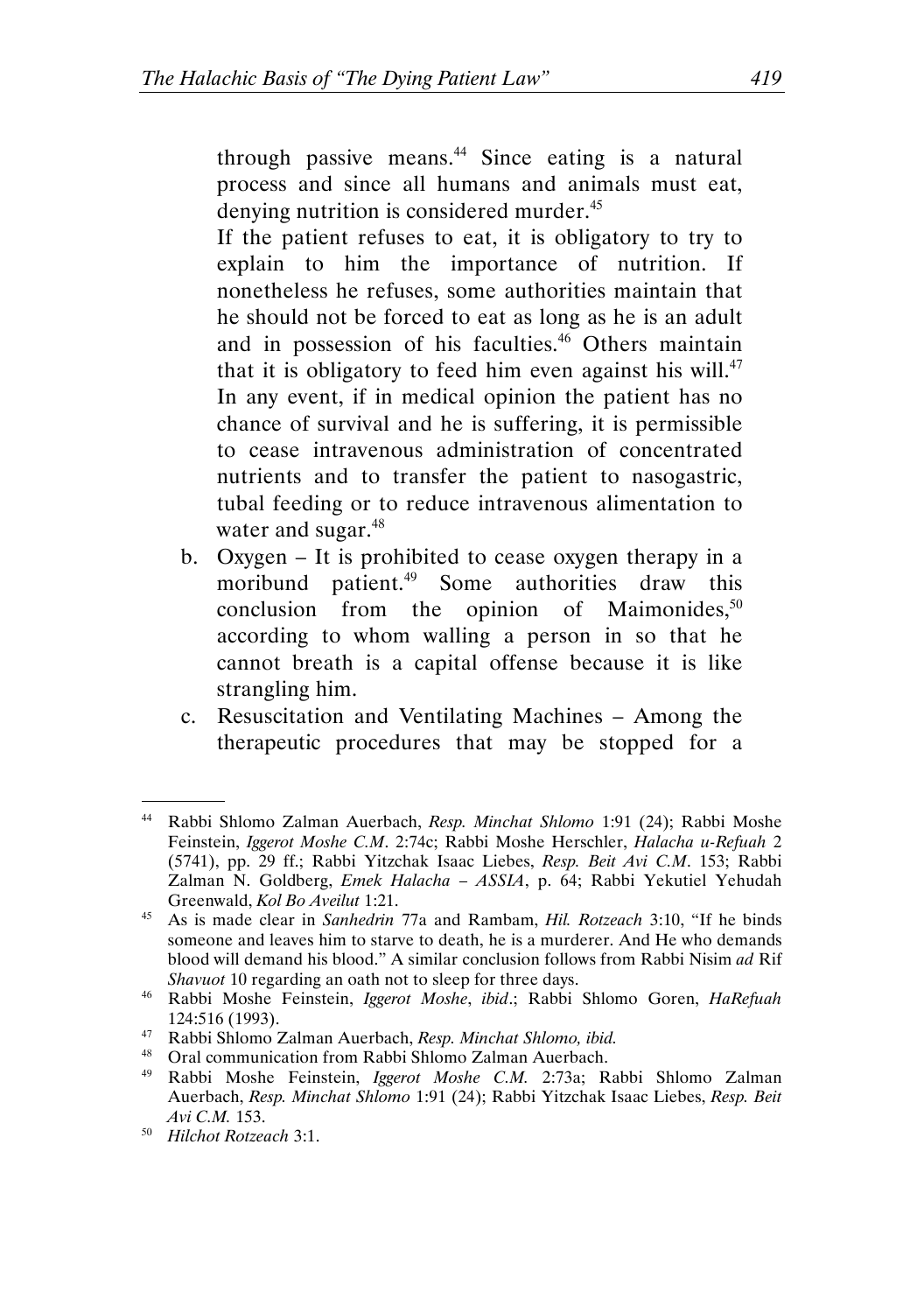moribund patient are resuscitation and artificial ventilation.

Contemporary authorities are divided on the permissibility of switching off a ventilating machine where artificial ventilation of a terminal patient has already been instituted and in medical opinion the patient has no hope of survival. According to some authorities, it is permissible, or even obligatory, to switch off the machine in order to reduce the patient's suffering.<sup>51</sup> They reason that the ventilating machine is artificially impeding the departure of the soul; therefore, it may be switched off. If the therapy was improperly instituted in order to prolong the moribund patient's life, it may be stopped thereby enabling the patient to die.

Most authorities, however, maintain that it is always prohibited to remove a patient from a ventilating machine.<sup>52</sup> Since the ventilating machine is vital and since it is physiological and is attached to the patient, they reason that it is not to be considered as something that is blocking the departure of the soul. Therefore, switching the machine off constitutes actively causing the patient's death even if it had not been obligatory to switch the machine on. Nonetheless, the original switching of the machine on constituted a fulfillment of the divine commandment to treat the patient.

One of the authorities who prohibit switching the machine off maintains that the preferred method is to use a ventilating machine that is regulated by a timer. The timer causes the machine to operate at regular intervals, briefly switching it off from time to time. If

<sup>51</sup> Rabbi Chaim David ha-Levi, Techumin 2 (5741), pp. 297 ff.; Rabbi Chaim David ha-Levi, Ase Lecha Rav 5:30; Rabbi Baruch Rabinowitz, ASSIA 1 (5736), pp. 197 ff.; Rabbi Baruch Pinchas Toledano, Barkai 4 (5747), pp. 42 ff.

 $52$  Rabbi Moshe Feinstein, *Iggerot Moshe Y.D.* 3:132; Rabbi Shlomo Zalman Auerbach in Avraham Steinberg, ASSIA 53-54 (5754), p. 5; Rabbi Yitzchak Isaac Liebes, Resp. Beit Avi 153; Rabbi Ben Zion Firer, Techumin 7 (5746), pp. 219 f.; Rabbi Yitzchak Yedidya Frankel, ASSIA 3 (5743), pp. 463 ff. See also Rabbi Yisrael Meir Lau, Resp. Yachel Yisrael 2:87.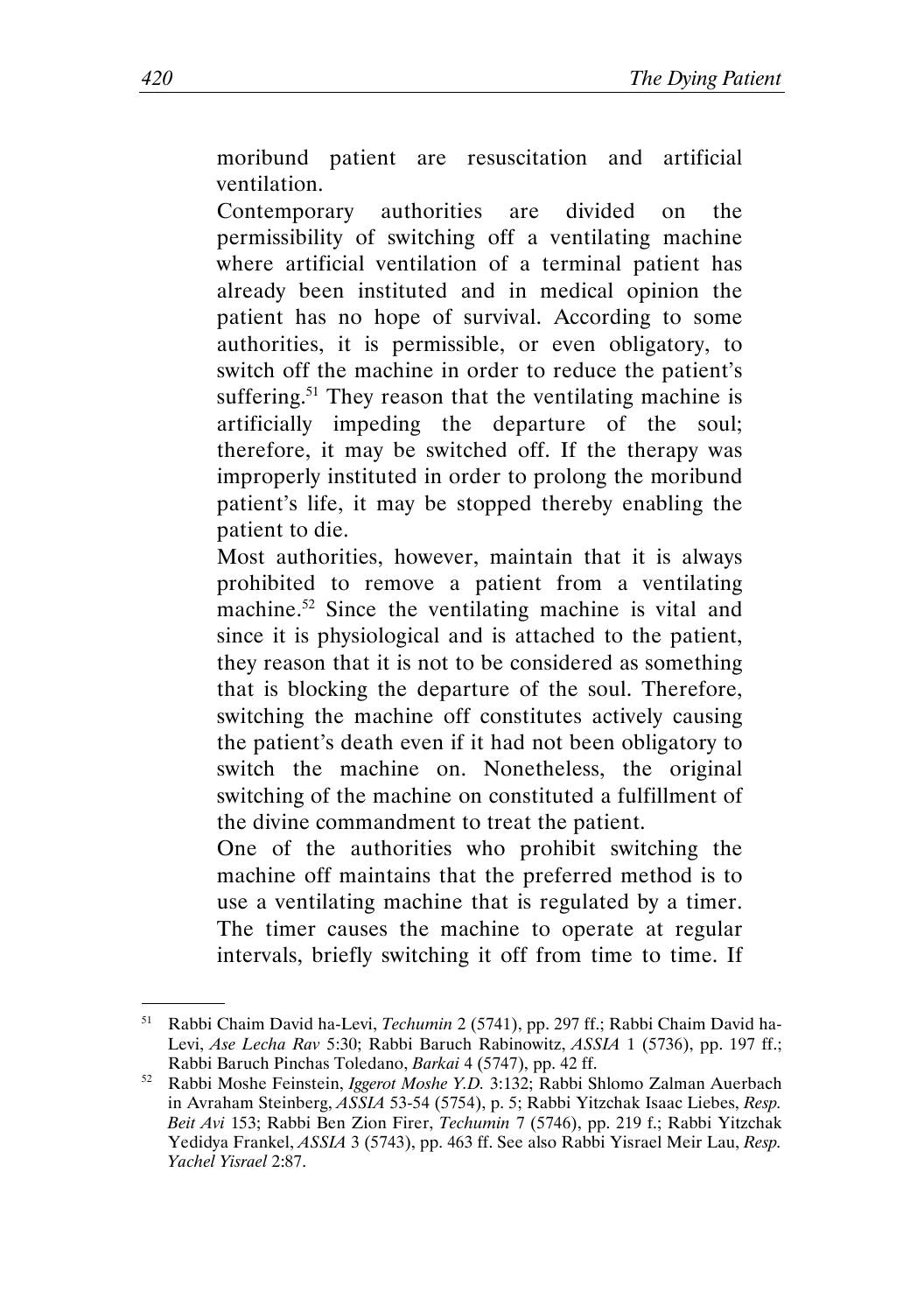the patient is determined to be dead during the time that the machine is switched off, he may be removed from the machine. $53$ 

Others have written that when the machine is momentarily switched off to administer some treatment such as clearing fluids from the patient's lungs or to maintain the machine, there is no need to restart the machine if it is clear that the patient is no longer breathing and his condition halachically justifies refraining from any life-prolonging treatment.<sup>54</sup>

If in medical opinion the patient is suffering and has no chance of survival despite maximal therapeutic efforts in an ICU, others permit reducing the respiration rate as regulated by the machine to a level where the patient can breath on his own or lowering the O2 concentration in the patient's blood to 21%, which is the O2 concentration in the ambient atmosphere.<sup>55</sup>

d. Medications – Life-prolonging medications intended for terminal illnesses are, according to some authorities, obligatory even though they cannot cure the patient. Ceasing such treatment is tantamount to killing.<sup>56</sup>

Most authorities, however, maintain that such medications should not be administered because they merely prolong the patient's suffering by delaying his death while providing no benefit, especially if the patient requests that such medications be stopped.<sup>57</sup>

Medications like insulin for diabetics, antibiotics for various infections such as pneumonia or UTI,

<sup>53</sup> Rabbi Eliezer Y. Waldenberg, Tzitz Eliezer 13:89.

<sup>54</sup> Rabbi Moshe Feinstein, Iggerot Moshe Y.D. 3:132; Rabbi Zalman N. Goldberg, Emek Halacha – ASSIA, pp. 64 ff.

<sup>&</sup>lt;sup>55</sup> Rabbis Shlomo Zalman Auerbach and Shmuel Wosner, note 43 supra.

<sup>56</sup> Rabbi Moshe Herschler, Halacha u-Refuah 2 (5741), pp. 29 ff.; Rabbi Baruch Pinchas Toledano, Barkai 4 (5747), pp. 42 ff.

<sup>57</sup> Rabbi Moshe Feinstein, Iggerot Moshe C.M. 2:74a. See also Iggerot Moshe C.M. 2:73e; Rabbi Shlomo Zalman Auerbach, Resp. Minchat Shlomo 1:91 (24); Rabbi Yitzchak Isaac Liebes, Resp. Beit Avi C.M. 153; Rabbi Moshe David Wolner, ha-Torah ve-ha-Medina 7-8 (5715-17), pp. 315 ff.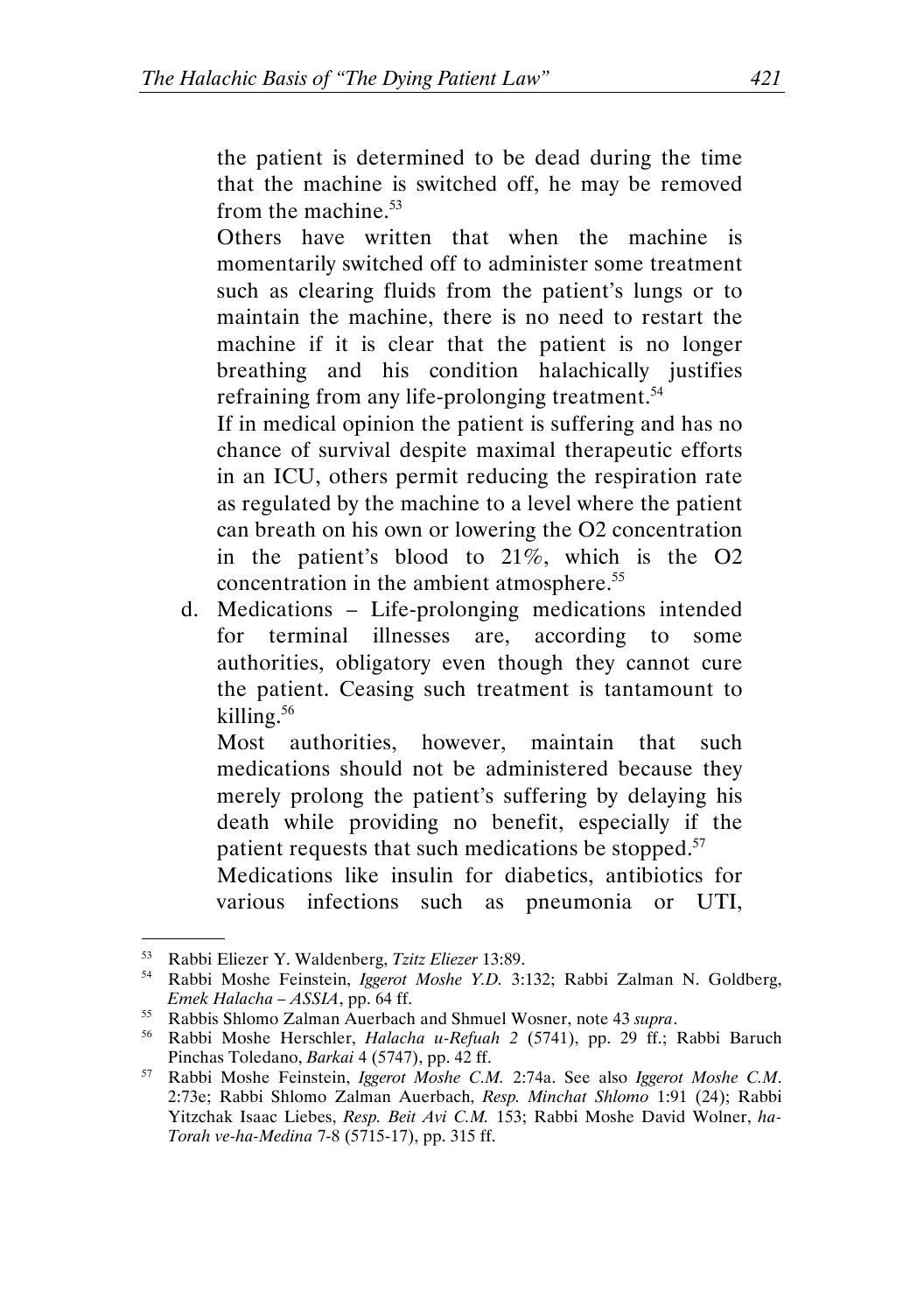dopamine for maintaining blood pressure, anticoagulants, coagulants or hemostatics such as heparin and H2 blockers are administered for conditions other than the one which is causing the patient's death or for resolvable complications. If it is medically clear that there is no hope to save the patient's life and that he is suffering, one authority has written that one should refrain from prolonging the patient's life with these medications.<sup>58</sup>

Other authorities maintain that it is permissible to lower the dosage of these medications gradually so that no significant change will occur in the patient's condition.<sup>59</sup>

Others maintain that therapy of secondary conditions must be continued as long as such therapy is effective even though the patient is suffering from another, terminal disease. Such therapy is required even against the patient's will. $60$ 

e. ALS (Amyotrophic Lateral Sclerosis) – This is the most common form of neuromuscular disease. It is an advanced degenerative disease of the musculature of unknown etiology. It causes gradual paralysis of all muscles, including the muscles needed for breathing, except the oculomotor muscles. In the advanced stage of the disease, the patient cannot move any part of his body, even the muscles necessary for breathing. At this point, the patient will die by suffocation unless he is attached to a ventilating machine when, as stated, he will be able to control only his oculomotor muscles.

According to some authorities, it is permissible to refrain from attaching such a patient to a ventilating machine because of the great suffering he will experience during the remainder of his life, especially if

<sup>58</sup> Rabbi Ovadia Hadayya, Resp. Yaskil Avdi, vol. 7, Y.D. 40.

<sup>&</sup>lt;sup>59</sup> Rabbis Shlomo Zalman Auerbach and Shmuel Wosner, note 43 *supra*.<br><sup>60</sup> Rabbi Ovadia Hadayya, *Resp. Yaskil Avdi*, yol. 7, Y.D. 40

<sup>60</sup> Rabbi Ovadia Hadayya, Resp. Yaskil Avdi, vol. 7, Y.D. 40.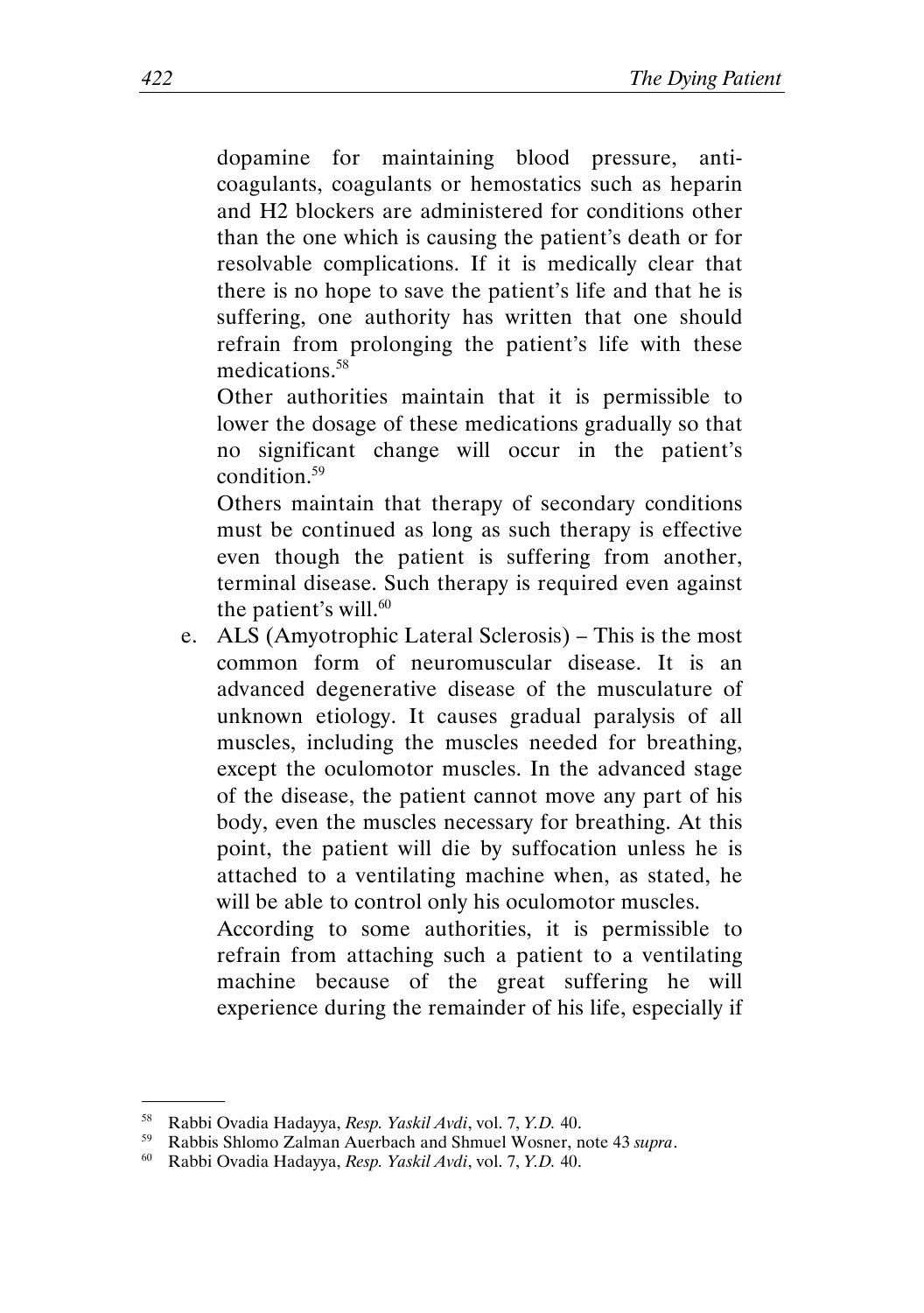he requested this while he was still healthy.<sup>61</sup> If such a patient is suffering from pneumonia, he should be given oral antibiotics. But if he does not wish to prolong his life, it is not obligatory to administer any intravenous therapy.<sup>62</sup>

 It must indeed be emphasized that the decision to refrain from artificial respiration does not mean neglecting the patient. There are therapeutic methods for attenuating the patient's terminal condition. It must similarly be noted that there are less invasive therapeutic methods available to stabilize his condition and at times even improve it. For example, patients with chronic neuromuscular diseases can benefit from various respiratory devices that do not adversely affect their basic quality of life. ALS patients who choose home-based respirators are satisfied with the results. Most therapists, however, report serious difficulties.

It should be noted that there are many other neuromuscular diseases that exhibit increasing difficulty in respiration similar to ALS. When they are old enough to express their will, a number of surveys indicate that children with life-long conditions such as these say they prefer resuscitation and ongoing artificial respiration by various methods.

#### D. Prolonging Life in Conformance with the Patient's Will

The patient must be informed of his condition and asked whether he wants to receive lifesaving treatment even though prolonging his life will prolong his suffering. If he prefers a life of suffering over death, he must be treated<sup>63</sup> both on Shabbat and weekdays.

<sup>&</sup>lt;sup>61</sup> Rabbis Shlomo Zalman Auerbach and Yosef Shalom Eliashiv quoted in Prof. Avraham S. Avraham, Nishmat Avraham, second editon, Y.D. vol. 2, 339:2; Rabbi Yisrael Meir Lau, Resp. Yachel Yisrael 2:62.

 $62$  Rabbi Shlomo Zalman Auerbach, *ibid*. (note 52).

<sup>63</sup> Rabbi Moshe Feinstein, Iggerot Moshe C.M. 2:75a.